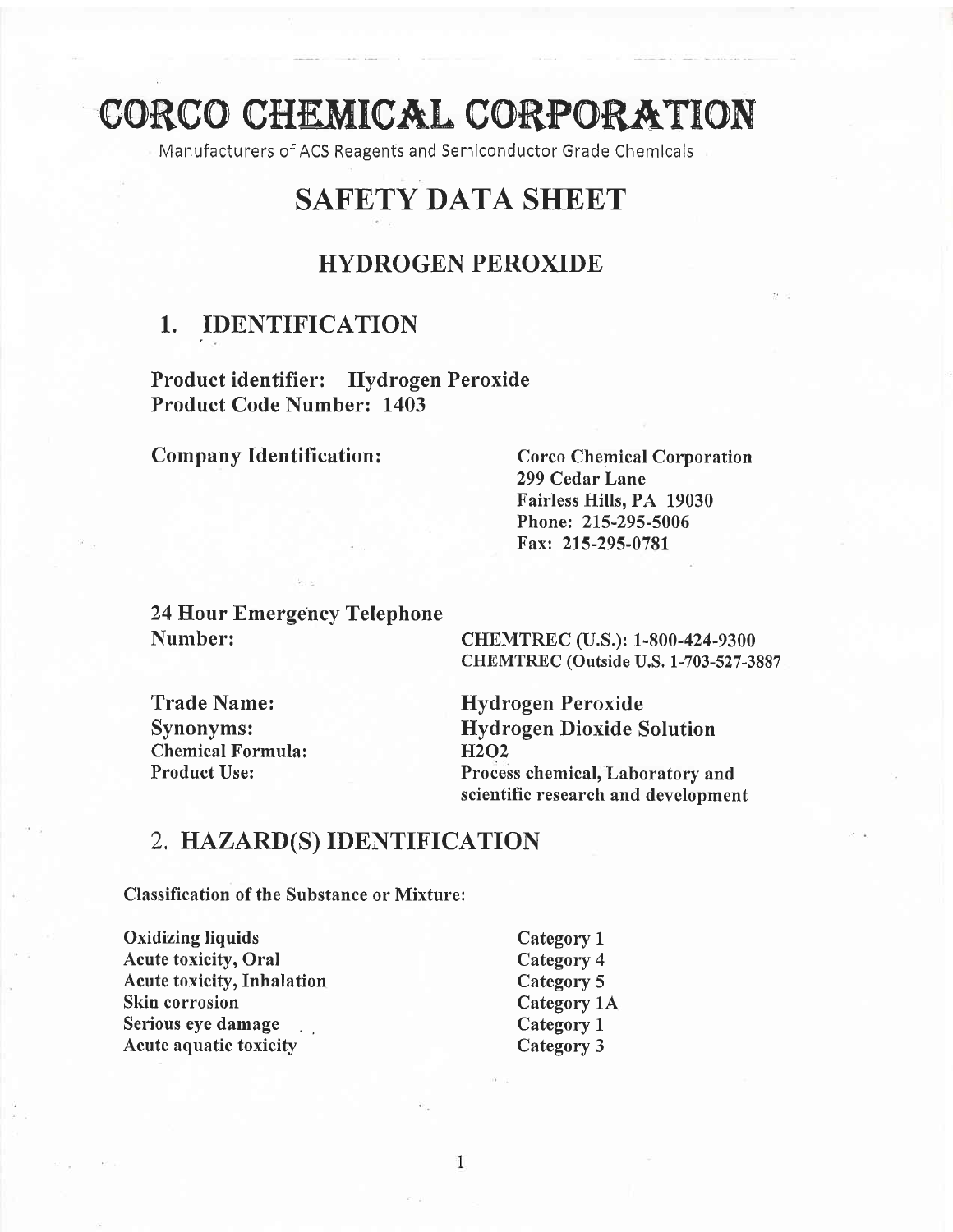#### Emergency Overview

Strong oxidizer. Contact with other material may cause fire or explosive decomposition. Causes eye burns. May cause blindness. Harmful if swallowed. Causes skin irritation. May cause respiratory tract irritation.

Label elements:





Hazard Statements: Corrosive to the eyes. Can cause burns of eyes, Causes skin irritation. May cause irritation of respiratory tract. Effects due to ingestion may include: gastrointestinal symptoms, ulceration, burns, accumulation of fluid in the lungs which may be delayed for several hours. (severity of effects depends on extent of exposure) .

Precautionary Statements: Store away from clothing and combustible materials. Wear protective protective clothing, gloves, eye protection and face protection. I F IN EYES: Rinse cautiously with water for several minutes. Remove contact lenses if present and easy to do - continue rinsing. Immediately call a POISON CENTER or doctor / physician.

Storage: Store in a well-ventilated place. Keep container tightly closed. store locked up.

## 3. Composition/information on ingredients

CAS Number: 7722-84-1 EC Number: 231-765-0 Index Number: 008-003-00-9 Molecular Weight: 34.01 g/mol

| Ingredient                                   |           |                       |            | CAS Number EC Number Percent Hazardous Chemical Characterization |
|----------------------------------------------|-----------|-----------------------|------------|------------------------------------------------------------------|
| Hydrogen Peroxide 7722-84-1 231-765-0 20 30% |           |                       | <b>Yes</b> | Substance                                                        |
| Water                                        | 7732-18-5 | $231 - 791 - 260$ 70% | No         | <b>Mixture</b>                                                   |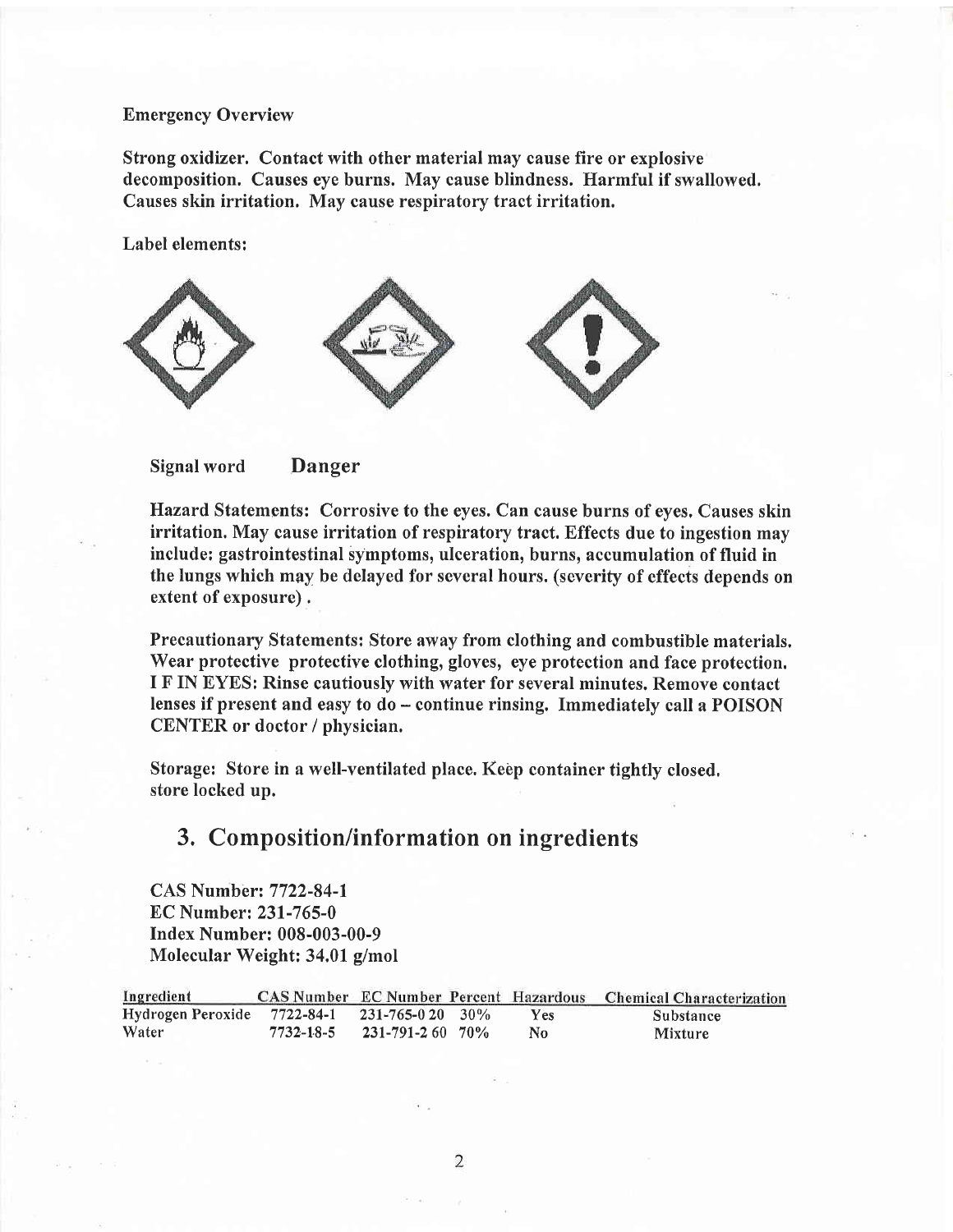#### 4, First-aid measures

Inhalation: If inhaled, remove to fresh air. If not breathing, give artificial respiration. If breathing is difficult, give oxygen. Get medical attention.

Skin: In case of contact, immediately flush skin with plenty of water. Remove contaminated clothing and shoes. Get medical attention. Wash clothing before reuse. Destroy contaminated shoes.

Eyes: In case of contact, immediately flush eyes with plenty of water for at least 15 minutes. Get medical attention immediately.

Ingestion: If swallowed, DO NOT induce vomiting. Get medical attention immediately. Call a Poison Control Center. If victim is fully conscious, give a cupful of water. Never give anything by mouth to an unconscious person.

Notes to physician: Exposure to material may cause delayed lung injury resulting in pulmonary edema and pneumonitis. Exposed individuals should be monitored for 72 hours after exposure for the onset of delayed respiratory symptoms.

#### 5. Fire-fighting measures

Fire: Not combustible, but substance is a strong oxidizer and its heat of reaction with reducing agents or combustibles may cause ignition. Increases the flammability of combustible, organic and readily oxidizable materials.

Explosion: Contact with oxidizable substances may cause extremely violent combustion. Drying of concentrated Hydrogen Peroxide on clothing or other combustible materials may cause fire or explosion. Sealed containers may rupture when heated.

Fire Extinguishing Media: Water spray may be used to keep fire exposed containers cool, Water spray will also reduce fume and irritant gases.

Special Information: In the event of a fire, wear full protective clothing and NIOSHapproved self-contained breathing apparatus with full face piece operated in the pressure demand or other positive pressure mode. Fire fighting equipment should be thoroughly decontaminated after use.

# 6. Accidental release measures

Personal Precautions,'Protective Equipment and Emergency Procedures: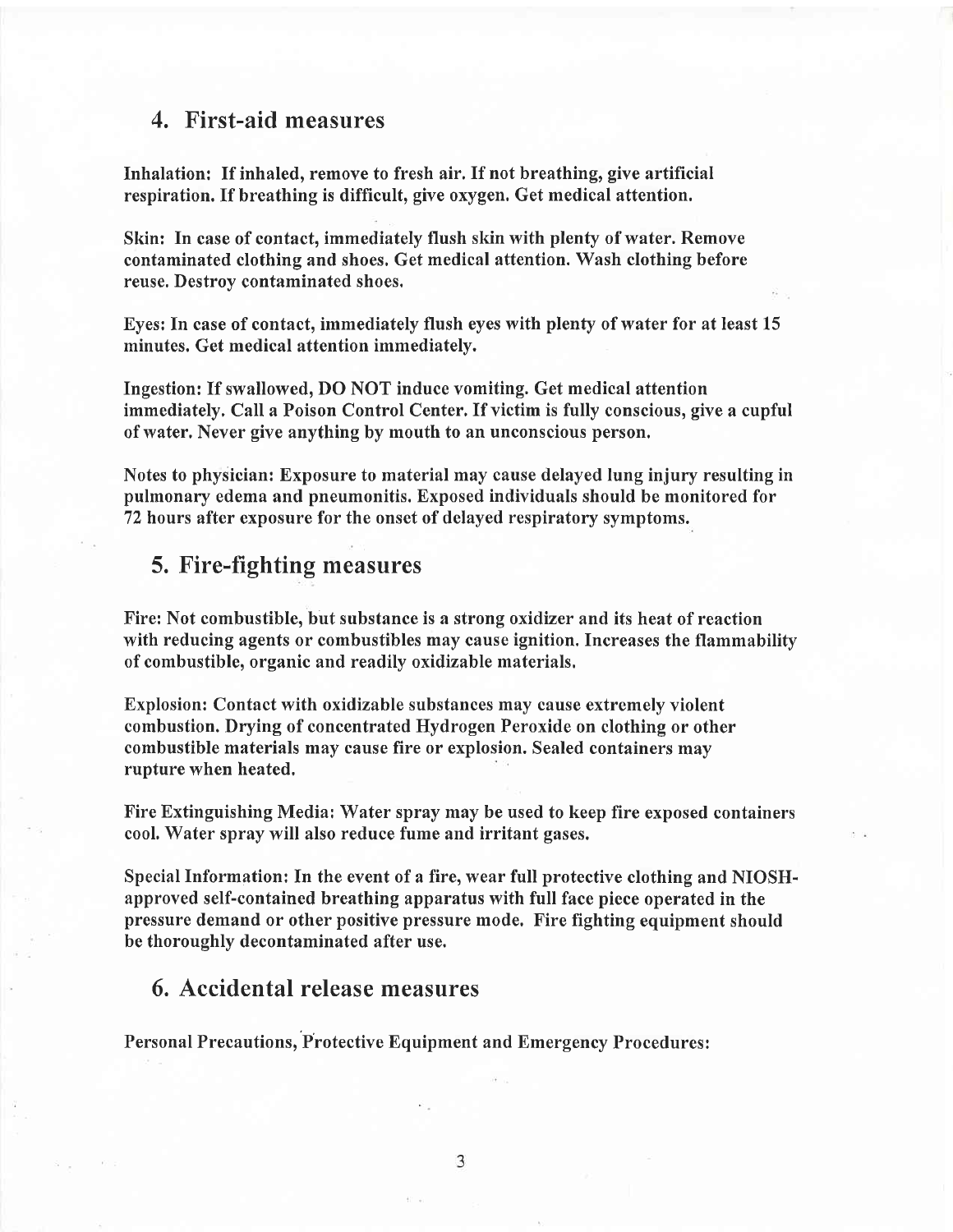CAUTION! Caustic material. In case of spill or leak - Prevent further leakage or spillage if you can do so without risk. Causes fires with organic material. Ventilate area of leak or spill. Wear appropriate personal protective equipment as specified in Section 8. Isolate hazard area. Keep unnecessary and unprotected personnel from entering.

Environmental Precautions and Methods and Materials for Containment and Cleaning Up: Contain and recover liquid when possible. Do not return spilled material to original container.

Larger Spills: Dilute with a large amount of water and hold in a pond or dyked area until the peroxide decomposes followed by discharge into a suitable treatment system, May be neutralized with sodium metabisulfite or sodium sulfite after diluting to 5 - l0'/o peroxide. Do not flush undiluted material to sewer. Do not let undiluted product enter drains. This oxidizing material can increase the flammability of adjacent combustible materials, Empty containers should be rinsed with water before discarding.

Ventilate the area. Collect spillage with non-combustible absorbent material such as clean sand, diatomaceous earth or non-acidic clay and place in suitable properly labeled containers for prompt disposal

Ventilate the area. Eliminate all ignition sources. Avoid generation of vapors. C Contain and collect spillage with non-combustible absorbent material such as clean sand, earth, diatomaceous earth or non-acidic clay and place into suitable properly labeled containers for prompt disposal in accordance with local, state and federal requirements.

#### 7. Handling and storage

General information on handling: Do not get in eyes, on skin, or on clothing. Do not taste or swallow. Avoid breathing vapor or mist. Wash thoroughly after handling. Use only with adequate ventilation. Avoid contamination. Keep from contact with clothing and other combustible materials. Store in tightly closed container. Emptied container retains vapor and product residue. Observe all labeled safeguards until container is cleaned, reconditioned or destroyed. Store in a cool (< 35C,) well-ventilated dark area separated from combustible substances, reducing agents, strong bases, organics. Do not store on wooden shelves or floors.

#### 8. Exposure controls/personal protection

#### Airborne Exposure Limits :

OSHA Permissible Exposure Limit (PEL): 1 ppm (TWA) ACGIH Threshold Limit Value (TLV): 1 ppm (TWA,) A3: Animal carcinogen Ventilation System: A system of local and / or general exhaust is recommended to keep employee exposures below the Airborne Exposure Limits. Local exhaust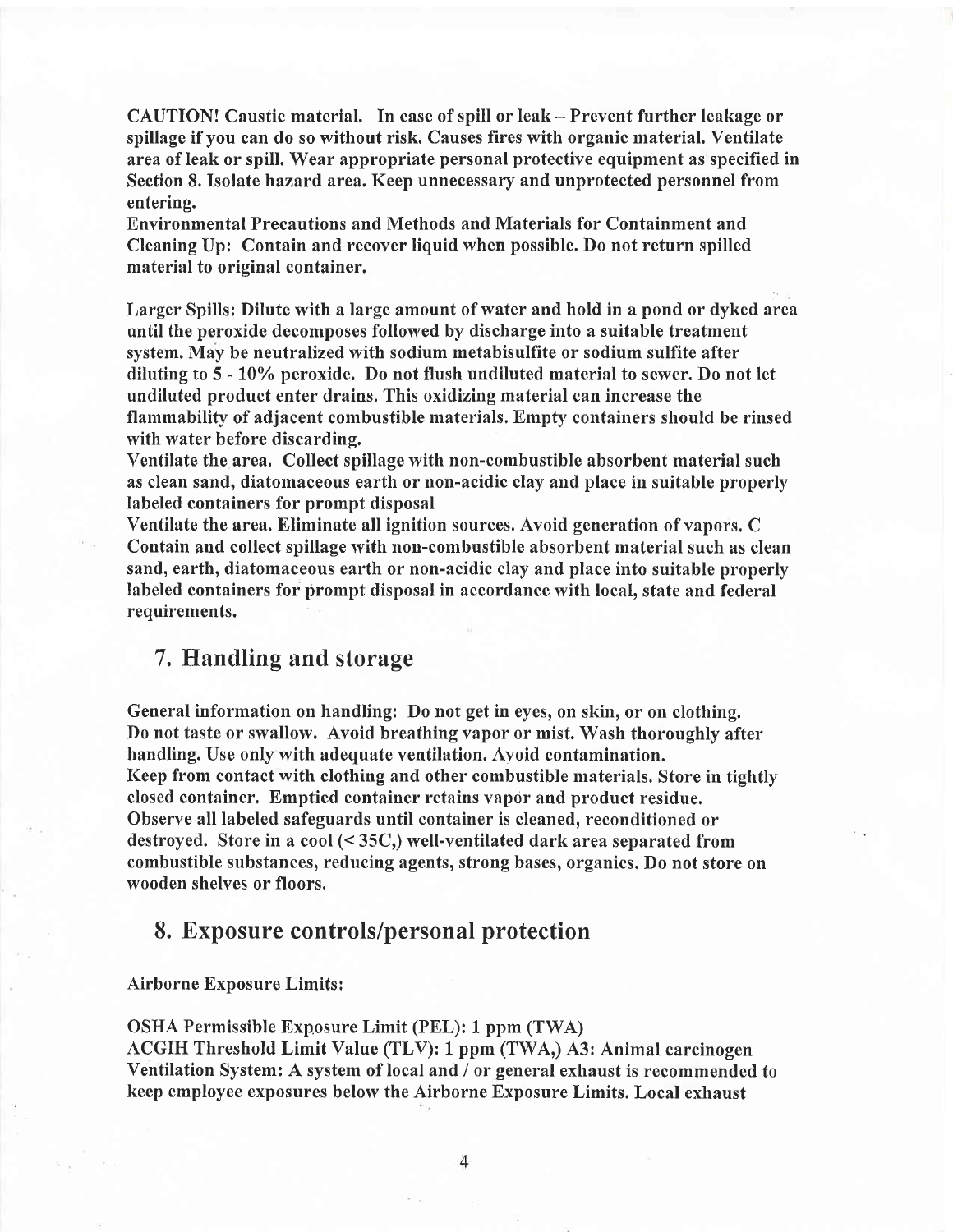ventilation is generally preferred because it can control the emissions of the contaminant at its source, preventing dispersion of it into the general work area. Please refer to the ACGIH document, Industrial Ventilation, A Manual of Recommended Practices, most recent edition, for details,

Personal Respirators (NIOSH Approved): If the exposure limit is exceeded, wear <sup>a</sup> supplied air, full face piece respirator, air-lined hood, or full face piece selfcontained breathing apparatus. This substance has unknown warning properties,

Skin Protection: Wear impervious protective clothing, including boots, gloves, lab coat, apron or coveralls, as appropriate, to prevent skin contact.

Eye Protection: Use chemical safety goggles and / or a full face shield where splashing is possible. Maintain eye wash fountain and quick-drench facilities in work area.

#### 9. Physical and chemical properties

Appearance: Odor: Odor Threshold: pH:  $%$  Volatiles by volume @ 21C (70F): Melting Point: Boiling Point / Boiling Range: Flash Point: Evaporation Rate (BuAC=1): Flammability: Upper / Lower Flammability or Explosive Limits: Vapor Pressure (mm Hg): Vapor Density (Air=l): Relative Densify: Solubilify: Partition Coefficient: n-octanol / water: Auto-ignition Temperature: Decomposition Temperature: Viscosity: Freezing Point: Clear, colorless liquid Slight acrid odor /pungent Not determined 1.5 100  $-25C$  ( $-13F$ ) 108C (226F) Not applicable  $\leq$  1 Not applicable Not applicable 2s @ 30c (86F) 1.17 1.110 g/cm3 Infinitely soluble No data available Not applicable No data available Slightly more viscous than water -62F (-52C)

#### Stabilitv and reactivitv 10.

Reactivity and / or Chemical Stability: Normally stable if uncontaminated, but slowly decomposes to release Oxygen. Unstable with heat, may result in dangerous pressures. A strong oxidizer, reacts violently upon contact with many organic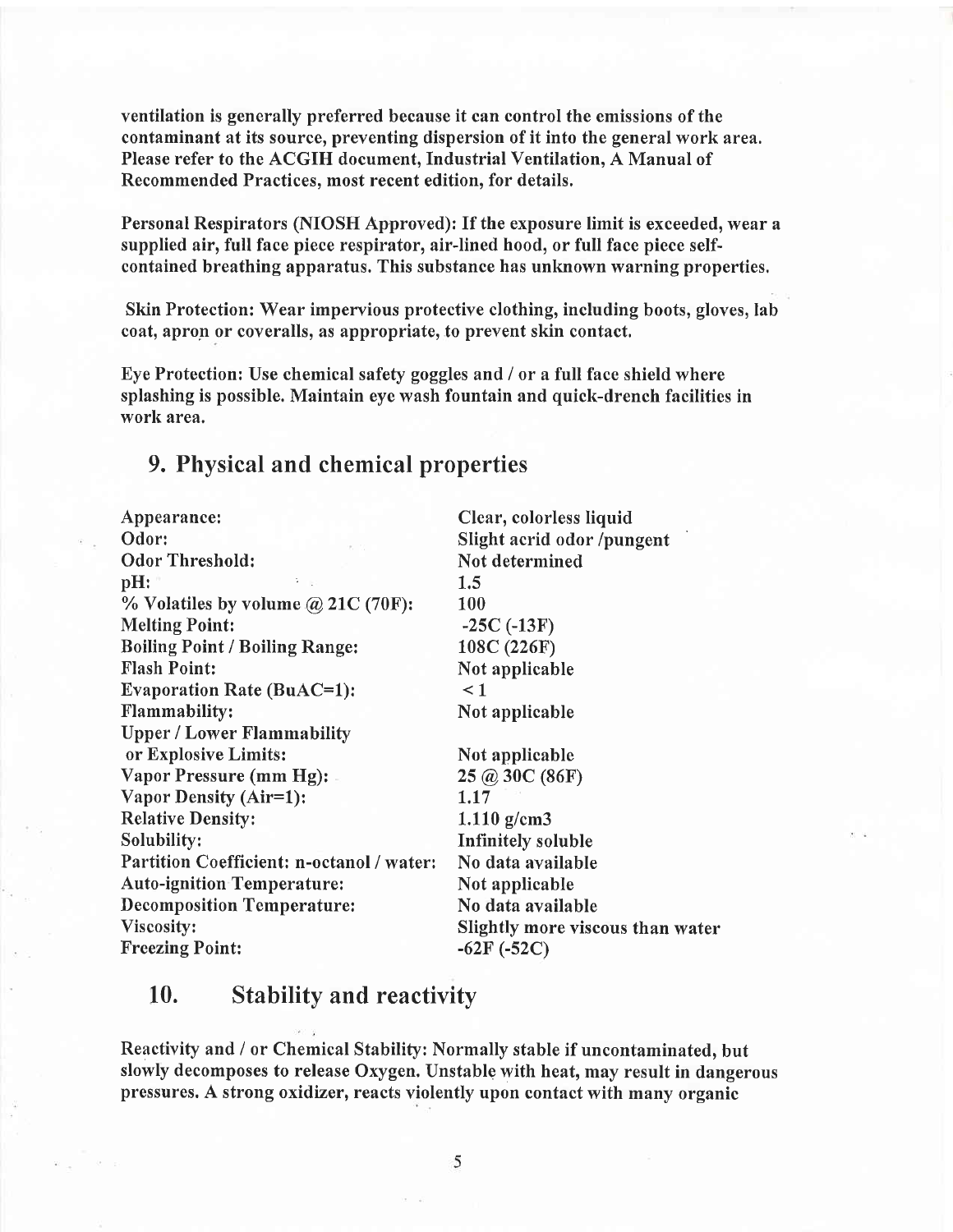substances, particularly textile and paper. Avoid light and keep in a closed but vented container to prevent evaporation (concentration) and contamination.

Possibilify of Hazardous Reactions and Conditions to Avoid: Excessive heat, light, incompatibles, and contact with combustible or organic materials.

Incompatible Materials: Heat, reducing agents, organic materials, dirt, alkalis, rust, and many metals. Spontaneous combustion may occur on standing in contact with readily flammable materials.

Hazardous Decomposition Products: Decomposes to Water and Oxygen with rapid heat release. Use vented containers. The solution can decompose violently upon heating. Material decomposes with the potential to produce a rupture of unvented closed containers,

#### 11. Toxicological information

#### Potential Health Effects :

Inhalation: Vapors are corrosive and irritating to the respiratory tract. Inhalation of mist may burn the mucous membrane of the nose and throat. In severe cases, exposures may result in pulmonary edema and death.

Ingestion: Corrosive and irritating to the mouth, throat, and abdomen. Large doses may cause symptoms of abdominal pain, vomiting, and diarrhea as well as blistering or tissue destruction. Stomach distention (due to rapid liberation of Oxygen,) and risk of stomach perforation, convulsions, pulmonary edema, coma, possible cerebral edema (fluid on the brain,) and death are possible.

Skin Contact: Corrosive! Can cause redness, pain, and severe skin burns. Eye Contact: Corrosive! Vapors are very corrosive and irritating to the eyes. Symptoms include pain, redness and blurred vision. Splashes can cause permanent tissue destruction.

Chronic Exposure: No information found.

Aggravation of Pre-existing Conditions: Vapors are very corrosive and irritating to the eyes. Symptoms include pain, redness and blurred vision. Splashes can cause permanent tissue destruction.

Specific Target Organ Toxicify - Single Exposure (Globally Harmonized System:) No data available.

Specific Target Organ Toxicity - Repeated Exposure (Globally Harmonized System:)

No data available.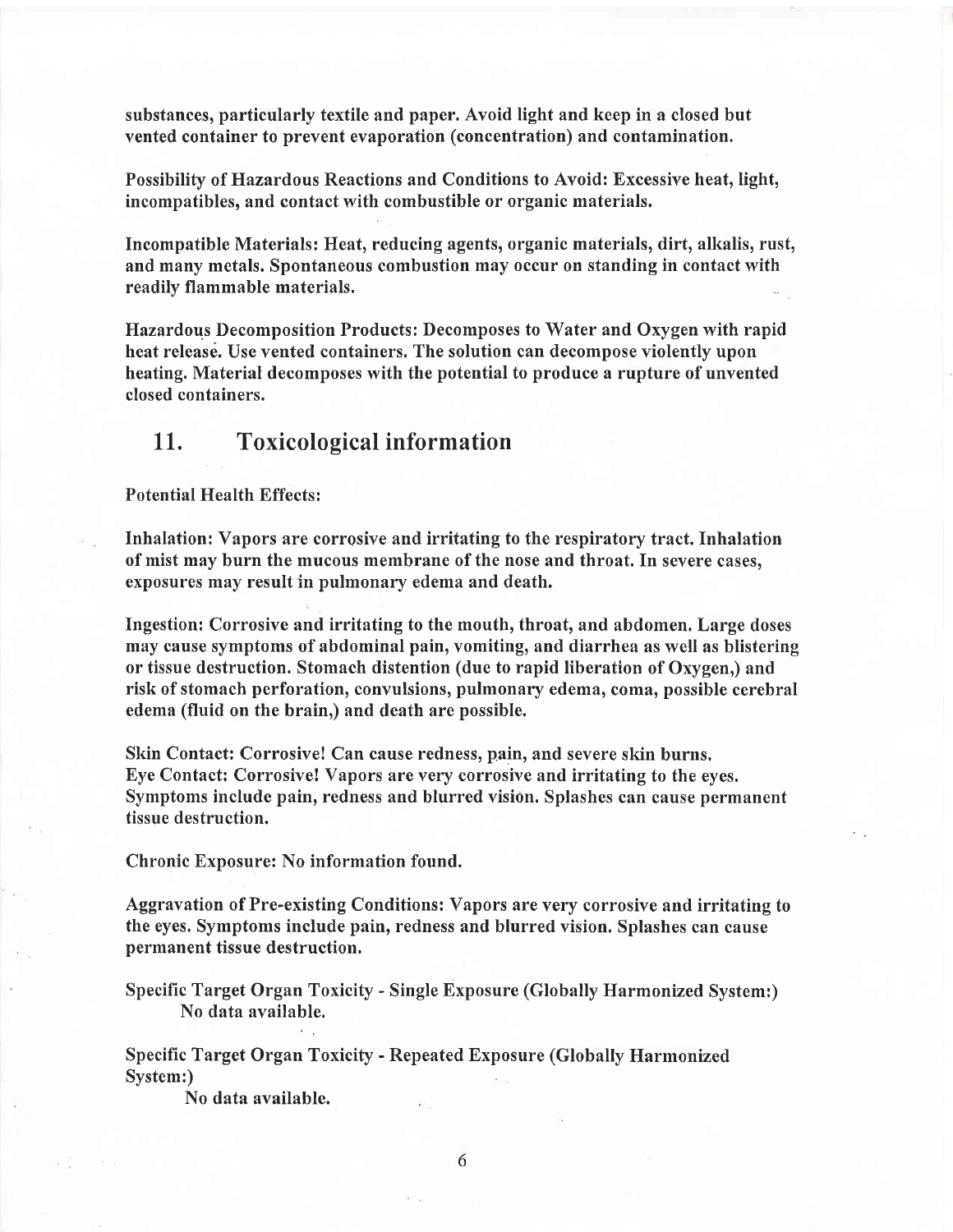| <b>Numerical Measures of Toxicity: Cancer Lists: NTP Carcinogen</b> |                |  |             |                      |  |  |  |
|---------------------------------------------------------------------|----------------|--|-------------|----------------------|--|--|--|
| Ingredient                                                          | Known          |  | Anticipated | <b>IARC Category</b> |  |  |  |
| Hydrogen                                                            |                |  |             |                      |  |  |  |
| Peroxide (7722-84-1)                                                | N <sub>0</sub> |  | No          | $\blacktriangleleft$ |  |  |  |
| Water (7732-18-5)                                                   | No             |  | No          | <b>None</b>          |  |  |  |

Acute Toxicity: Oral LC50: 1518 mg/kg (rat)

### 12, Ecological information

Ecotoxicity: Toxic to aquatic life. / EC50 Algae: 2.5 mg/l 72 hrs / EC50 Daphnia: 2.4 mgll48 hrs / LC50 Fish: 16.4 mg/l 96 hrs

Persistence and Degradability: Expected to be readily biodegradable. Bioaccumulative Potential: No bioaccumulation expected.

Mobility in Soil: This material is a mobile liquid.

Biodegradation: (0,02d) 99%

Octanol water partition coefficient:  $log pow = 1.57$  (calculated)

Other adverse effects; No information found.

#### 13. Disposal considerations

Whatever cannot be saved for recovery or recycling should be managed in an appropriate and approved waste facility. Although not a listed RCRA hazardous waste, this material may exhibit one or more characteristics of a hazardous waste and require appropriate analysis to determine specific disposal requirements. Processing, use or contamination of this product may change the waste management options. State and local disposal regulations may differ from federal disposal regulations. Dispose of container and unused contents in accordance with federal, state and local requirements.

#### 14, Transportation Information

UN Number: UN2014

 $\overline{7}$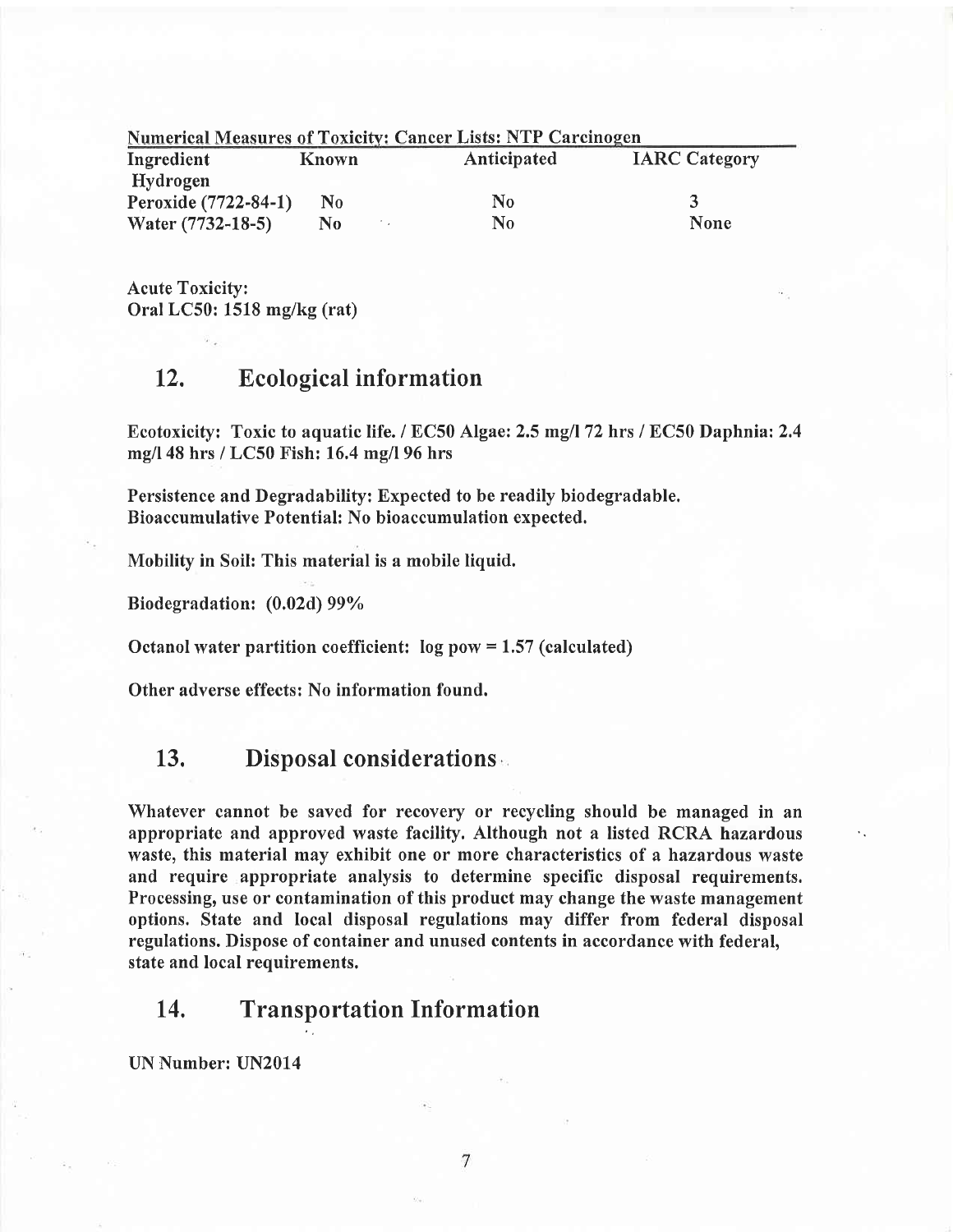UN Proper Shipping Name: HYDROGEN PEROXIDE, AQUEOUS SOLUTION (WITH 20-40% HYDROGEN PEROXIDE) Packing Group: II



Land Transport ADR/RID and GGVS/GGVE (Cross Border / Domestic) Transport Hazard Class(es): 5.1, 8

Maritime Transport IMDG/GGVSea Transport Hazard Class(es): 5.1,8

Marine Pollutant: No

Air Transport ICAO-TI and IATA-DGR Transport Hazard Class(es): 5.1,8

#### Regulatory inform ation 15.

US federal regulations CERCLA/SARA Hazardous Substances - Not applicable. All components are on the U.S. EPA TSCA Inventory List. TSCA Section 12(b) Export Notification (40 CFR 707, Subpt. D) Not regulated. US, OSHA Specifically Regulated Substances (29 CFR 1910.1001-1050) Not on regulatory list. CERCLA Hazardous Substance List (40 CFR 302,4) Not listed. Superfund Amendments and Reauthorization Act of 1986 (SARA) Hazard, categories Immediate Hazard - Yes Delayed Hazard - Yes Fire Hazard - Yes Pressure Hazard - No Reactivify Hazard - No SARA 302 Extremely'hazardous substance No

SARA 311/312 Hazardous substance No

8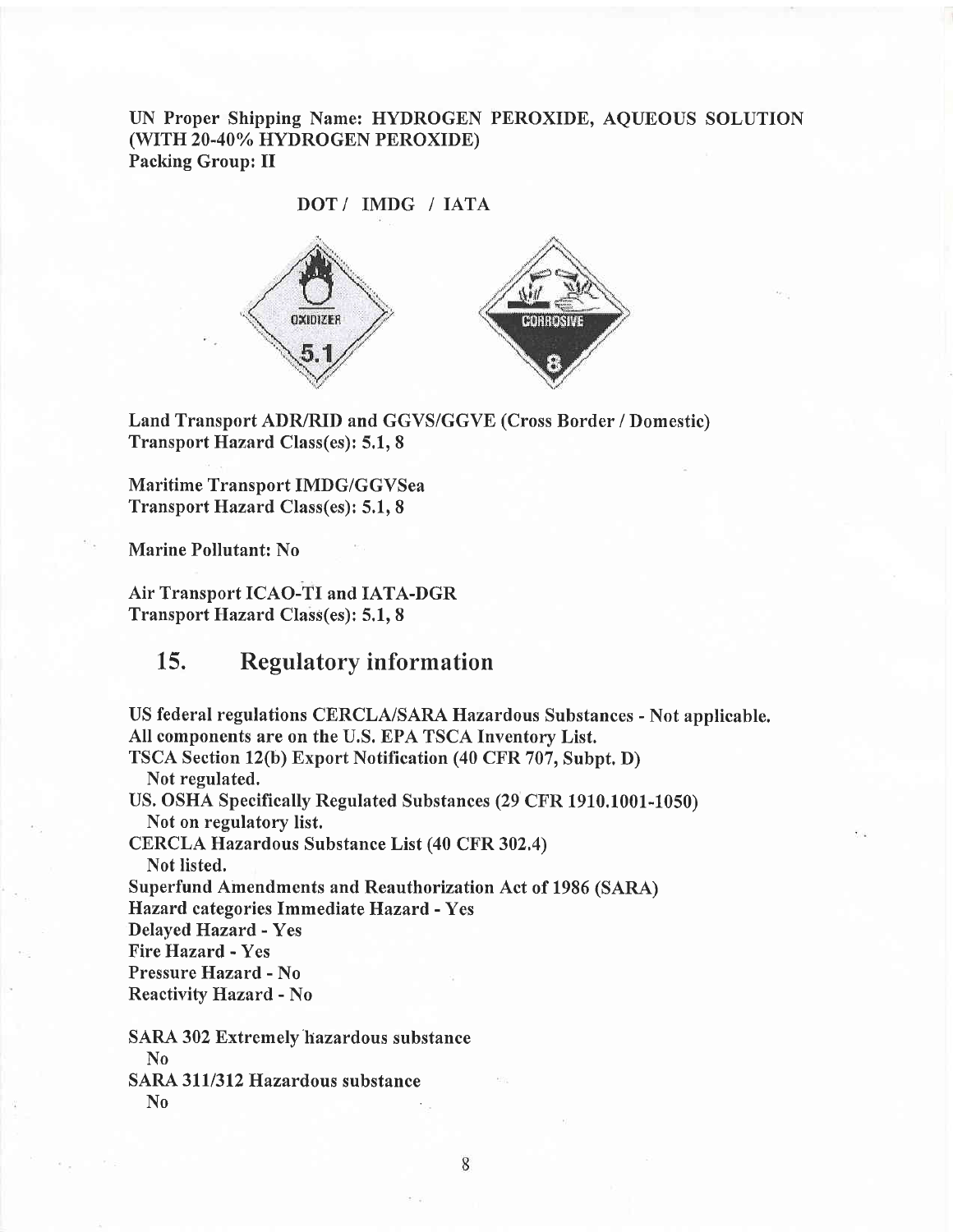Other federal regulations:

Clean Air Act (CAA) Section ll2Hazardous Air Pollutants (HAPs) List Not regulated.

Clean Air Act (CAA) Section 112(r) Accidental Release Prevention (40 CFR 68.130) Not regulated.

Safe Drinking Water Act (SDWA)

Not regulated.

Drug Enforcement Administration (DEA), List 2, Essential Chemicals (21 CFR 1310.02(b) and 1310.04(f)(2) and Chemical Code Number

Not listed.

Drug Enforcement Administration (DEA). List  $1 \& 2$  Exempt Chemical Mixtures (21 CFR 1310.12(c))

Not regulated.

DEA Exempt Chemical Mixtures Code Number

Not regulated.

Food and Drug Administration (FDA)

Not regulated.

US state regulations California Safe Drinking Water and Toxic Enforcement Act of 1986 (Proposition 65): This material is not known to contain any chemicals currently listed as carcinogens or reproductive toxins.

US. Massachusetts RTK - Substance List

HYDROGEN PEROXIDE (CAS 7722-84-1)

US. New Jersey Worker and Community Right-to-Know Act Not regulated.

US. Pennsylvania RTK - Hazardous Substances

HYDROGEN PEROXIDE (CAS 7722-84-1)

US, Rhode Island RTK

HYDROGEN PEROXTDE (CAS 7722-84-l)

US. California Proposition 65

US - California Proposition 65 - Carcinogens & Reproductive Toxicify (CRT): Listed substance

Not listed.

International Inventories :

| Country $(s)$ or region | Inventory name                                    | On inventory (yes/no)* |
|-------------------------|---------------------------------------------------|------------------------|
| Australia               | <b>Australian Inventory of</b>                    |                        |
|                         | <b>Chemical Substances (AICS)</b>                 | <b>Yes</b>             |
| Canada                  | <b>Domestic Substances List (DSL)</b>             | Yes                    |
| Canada                  | <b>Non-Domestic Substances List (NDSL)</b>        | $\bf N_0$              |
| China                   | <b>Inventory of Existing Chemical</b>             |                        |
|                         | <b>Substances in China (IECSC)</b>                | Yes                    |
| ٠<br>$\sim$<br>Europe   | <b>European Inventory of Existing</b>             |                        |
|                         | <b>Commercial Chemical Substances</b><br>(EINECS) | <b>Yes</b>             |